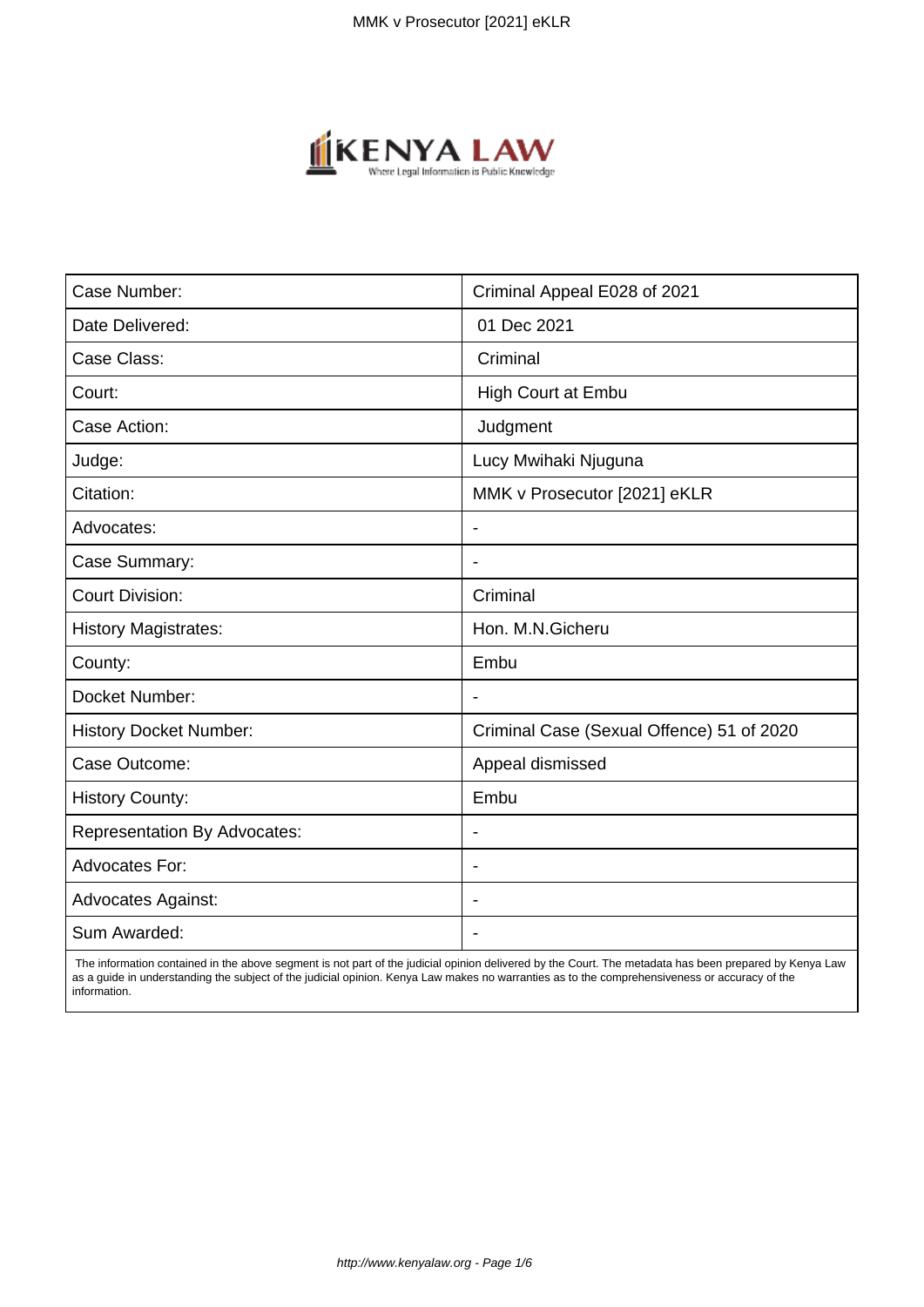### **REPUBLIC OF KENYA**

#### **IN THE HIGH COURT OF KENYA**

### **AT EMBU**

### **CRIMINAL APPEAL NO. E028 OF 2021**

#### **(Being an Appeal against conviction and sentence of the Hon. M.N.Gicheru**

**in Embu Criminal Case (Sexual Offence) No. 51 of 2020 whereby the**

**appellant was sentenced to life imprisonment)**

**MMK...............................................................................................................................................................APPELLANT**

#### **VERSUS**

**PROSECUTOR...............................................................................................................................RESPONDENT**

#### **JUDGMENT**

1. The appellant herein filed the instant appeal which was instituted by way of a petition. However, in the course of hearing of the appeal, the appellant abandoned his challenge on sentence and proceeded to challenge both the conviction and sentence by the trial court in Embu CM's Criminal Case No. 51 of 2020.

2. The appellant was tried and convicted of the offence of incest contrary to Section 20(1) of the Sexual Offences Act and sentenced to life imprisonment.

3. It was the conviction and that sentence that necessitated the instant appeal, which was instituted vide the petition of appeal wherein he raised Seven (7) grounds of appeal that can be summarized thus: -*That the prosecution failed to discharge the burden of proof.*

4. At the hearing of the appeal, the parties elected to rely on their written submissions to argue the appeal.

5. The appellant complained that the charge sheet was defective in that it did not disclose the offense and further that, it was based on a wrong law. The appellant maintains that the offence is not known by law and that it can therefore not sustain a conviction and sentence in such circumstances. Further, it was his argument that the prosecution witnesses' evidence was contradictory and equally unreliable thus the same could not form a sound basis for conviction. In the same breadth, it was his contention that the sentence meted out to him was very harsh and excessive.

6. The respondent opposed the appeal vehemently and argued that from a reading of the entire record, the appellant committed the offence and all the relevant facts and particulars were stated on the charge sheet. It was further argued that the sentence was lawful and justified given the circumstances of the case.

7. The respondent submitted that the evidence on record was sufficient as the prosecution witnesses were concise and credible and corroborative of each other and not contradictory. As such, the appeal was frivolous and baseless and the sentence is legal and commensurate to the charge.

8. The duty of this court while exercising its appellate jurisdiction was set out by the Court of Appeal in **Okeno v. Republic [1972]**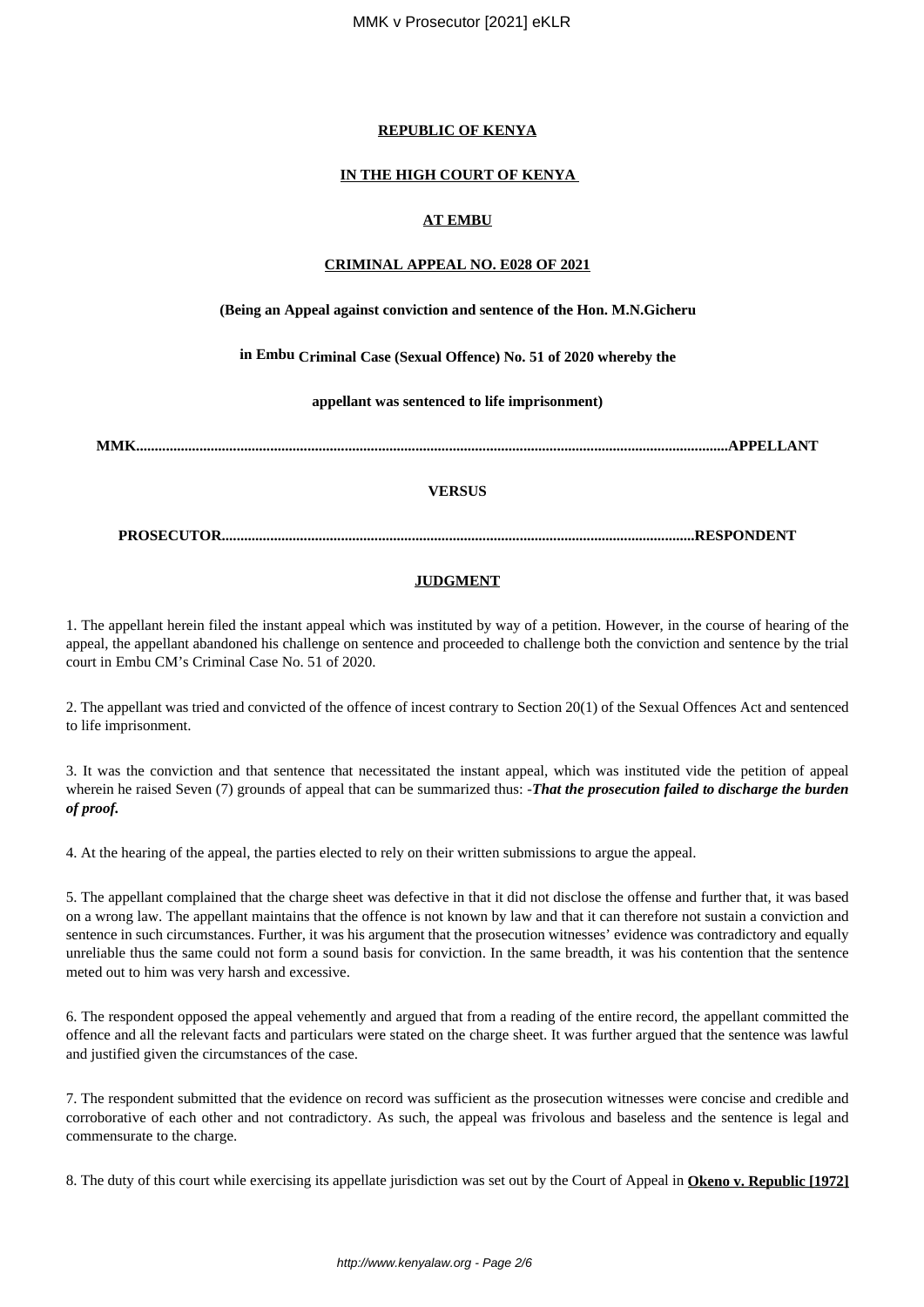**E.A. 32** and re-stated in **Kiilu and another v R (2005) 1 KLR 174** and is to submit the evidence as a whole to a fresh and exhaustive examination and weigh conflicting evidence and draw its own conclusions. In doing so, it should make allowance for the fact that the trial court has had the advantage of hearing and seeing the witnesses. Further, the court should be alive to the principle that a finding of fact made by the trial court shall not be interfered with unless it was based on no evidence or on a misapprehension of the evidence or that the trial court acted on the wrong principles (See **Gunga Baya & another v Republic [2015] eKLR**).

9. In the re-evaluation of the trial court's evidence, there is no set format to which this court ought to conform to, but the evaluation should be done depending on the circumstances of each case. What matters in the analysis is the substance. (See the Supreme Court of Uganda's decision in **Uganda Breweries Ltd v. Uganda Railways Corporation [2002] 2 EA 634 and Odongo and Another v Bonge Supreme Court Uganda Civil Appeal 10 of 1987 (UR)** as was quoted with approval by Odunga J in **Alex Nzalu Ndaka v Republic [2019] eKLR).** 

10. I have considered and analyzed the evidence which was tendered in the trial court by both the appellant and the prosecution following the principles **in Okeno v Republic (supra)** and re-stated in **Kiilu and another v R (supra)**, the amended grounds of appeal and the written submissions by the parties herein. The two issues for determination are whether the case was proved beyond reasonable doubt and whether the sentence meted out to the appellant is harsh and excessive.

11. It must be appreciated that under Section 107(1) of the Evidence Act, the burden of proof is on the prosecution to establish every element in a criminal charge beyond reasonable doubt. This was well buttressed in the well stated principles in the cases of **Woolington v DPP 1935 AC 462** and **Miller v. Minister of Pensions 2 ALL 372-273.**

12. Section 120(1) of the Sexual Offences Act provides that: -

*"***Any male person who commits an indecent act or an act which causes penetration with a female person who is to his knowledge his daughter, granddaughter, sister, mother, niece, aunt or grandmother is guilty of an offence termed incest and is liable to imprisonment for a term of not less than ten years: Provided that, if it is alleged in the information or charge and proved that the female person is under the age of eighteen years, the accused person shall be liable to imprisonment for life and it shall be immaterial that the act which causes penetration or the indecent act was obtained with the consent of the female person.***"*

13. The section above creates the offence and ingredients of incest and also prescribes the punishment in the event that it is proven that the complainant is a minor.

14. As such, from the above definition, the prosecution had a burden of proving;

### **i. Knowledge that the person is a relative.**

### **ii. Penetration or indecent Act.**

### **iii. Age of the complainant.**

15. The appellant's complaint here is that the charge sheet was defective in that it did not disclose the offense and further that, it was based on a wrong law. The appellant maintains that the offense is not known by law and that it can therefore not sustain a conviction and sentence in such circumstances. The prosecutor opposed this ground vehemently by arguing that from the reading of the entire record, the appellant committed the offence and all the relevant facts and particulars were stated on the charge sheet.

16. Section 137 of the Criminal Procedure Code stipulates on the rules for the framing of charges and information. It thus provides hat this provision shall apply to all charges and information, and not withstanding any rule of law or practice, a charge or information shall, subject to this code, not be open to objection in respect of its form or contents if it is framed in accordance with this code.

17. Further, Section 382 of the Criminal Procedure Code talks about finding or sentence when reversible by reason of error or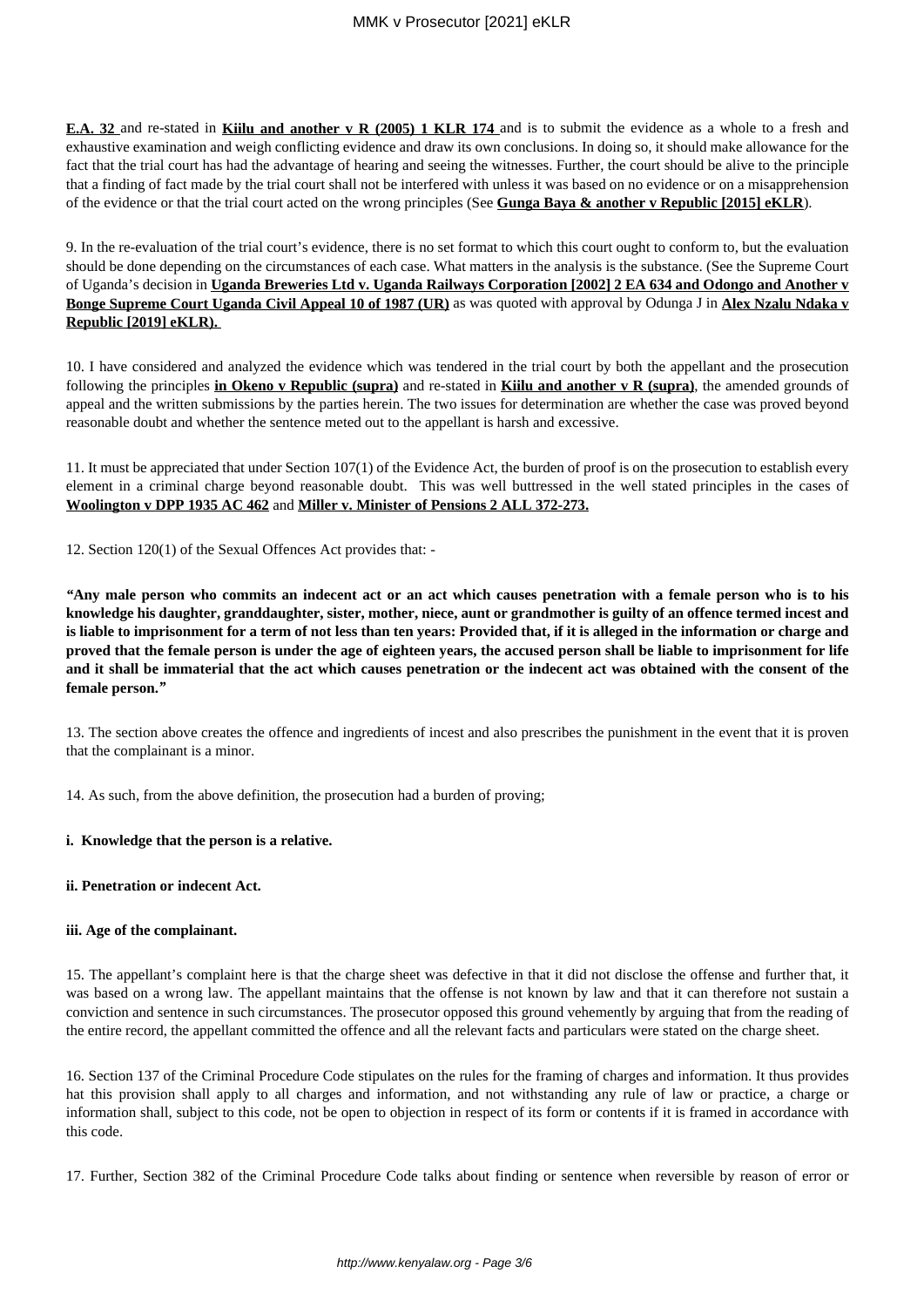omission in charges or other proceedings as follows:

**Subject to the provisions hereinbefore contained, no finding, sentence or order passed by a court of competent jurisdiction shall be reversed or altered on appeal or revision on account of an error, omission or irregularity in the complaint, summons, warrant, charge, proclamation, order, judgment or other proceedings before or during the trial or in any inquiry or other proceedings under this Code, unless the error, omission or irregularity has occasioned a failure of justice: Provided that in determining whether an error, omission or irregularity has occasioned a failure of justice the court shall have regard to the question whether the objection could and should have been raised at an earlier stage in the proceedings.**

18. The Court of Appeal in the case of **Peter Ngure (supra)** was further guided by the case of **Peter Sabem Leitu v R, Cr. App No. 482 of 2007 (UR)** where the Court held thus:

*"***The question therefore is, did this defect prejudice the appellant as to occasion any miscarriage of justice or a violation of his fundamental right to a fair trial" We think not. The charge sheet was clearly read out to the appellant and he responded. As such he was fully aware that he faced a charge of robbery with violence. The particulars in the charge sheet made clear reference to the offence of robbery with violence as well as the date the offence is alleged to have occurred. These particulars were also read out to the appellant on the date of taking plea. The fact that PW1 was not personally robbed and did not also witness the robbery did not in any way prejudice the appellant."**

19. Further, in **Jackson Mwanzia Musembi v Republic [2017] e KLR** the court relied on the Ugandan Court of Appeal in **Twehangane Alfred v Uganda- Criminal Appeal No 139 of 2001, [2003] UGCA, 6**, where the court noted that it is not every contradiction that warrants rejection of evidence. There the court stated:

**"With regard to contradictions in the prosecution's case, the law as set out in numerous authorities is that grave contradictions unless satisfactorily explained will usually but not necessarily lead to the evidence of a witness being rejected. The court will ignore minor contradictions unless the court thinks that they point to deliberate untruthfulness or if they do not affect the main substance of the prosecution's case."**

20. In the present case, a *voire dire* examination was conducted on the complainant as required by the law. The complainant said *''my father did something small to me…It is my father who did it. He did it on the grass. He did it on this part (touches the vagina*). I did not have the clothes on....I slept with my father...." This does not diminish the fact that the appellant (being the father of the minor) penetrated the minor since the main argument fronted by the appellant is that the minor as noted in the record 'touched her vagina' instead of the anus.

21. In regards to whether there was penetration, the appellant argues that there was no proof of penetration and that PW 6, a forensic physician testified that the genitalia was normal and further that the specimen was never submitted for analysis and for that reason, the link between him and the alleged offence he was charged with were never proven.

22. Section 2 of the Sexual Offences Act defines penetration to mean the **'partial'** or complete insertion of the genital organs of a person into the genital organs of another.

23. Conviction on the evidence of a single witness has been subject of appeals for a long time. It is now well settled that the oral evidence of a single witness is indeed sufficient to warrant a conviction. In **Kassim Ali v Republic [2006] eKLR** it was held:

# **"… [The] absence of medical examination to support the fact of rape is not decisive as the fact of rape can be proved by the oral evidence of a victim of rape or by circumstantial evidence**."

24. This was reaffirmed in the case of **George Kioji v R Nyeri Criminal Appeal No. 270 of 2012** (unreported) that-

**"Where available, medical evidence arising from examination of the accused and linking him to the defilement would be welcome. We however hasten to add that such medical evidence is not mandatory or even the only evidence upon which an accused person can properly be convicted for defilement. The court can convict if it is satisfied that there is evidence beyond reasonable doubt that the defilement was perpetrated by accused person. Indeed, under the proviso to section 124 of the**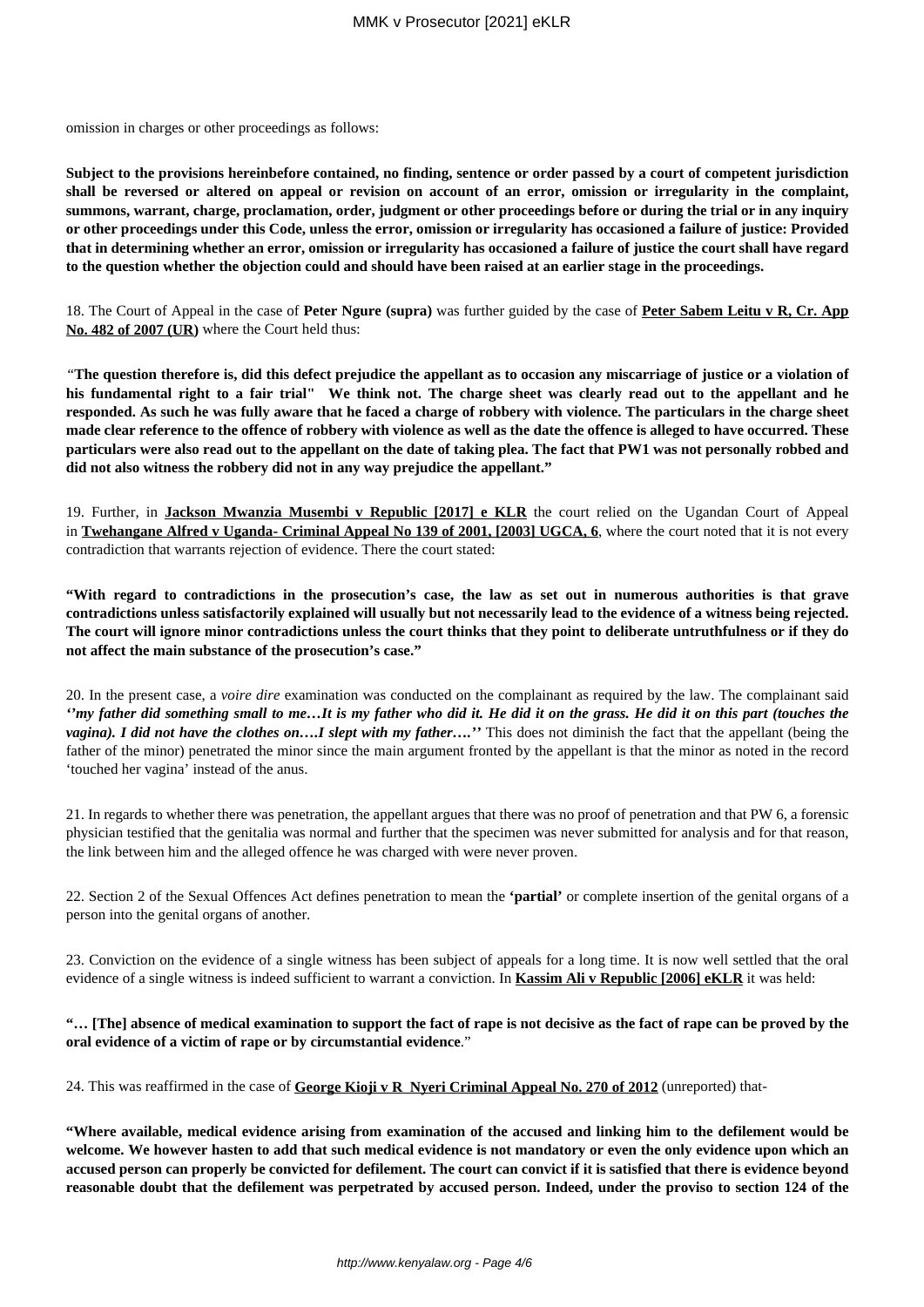### **Evidence Act, Cap 80 Laws of Kenya, a court can convict an accused person in a prosecution involving a sexual offence, on the evidence of the victim alone, if the court believes the victim and records the reasons for such belief."**

25. In the case herein, PW2, the complainant, gave detailed evidence of how the incident occurred, and subsequent medical evidence corroborated the event. PW2 testified that:

#### *"…***'my father did something small to me…It is my father who did it. He did it on the grass. He did it on this part (touches the vagina).I did not have the clothes on….I slept with my father….''**

26. PW6, Dr.Phyllis Muhonja produced a P3 medical report and Post Rape Care Report as Exhibits 1. The reports show that the complainant was sexually abused and describes in detail injuries to anus as follows:

### **"At 6 and 7 O'clock, she had 2 lacerations which were superficial. On internal examination, there was a 360 degrees 1 cm abrasion (all round) in the inner anal wall….She could not control faecal material"**

27. It is my considered view that in the instant case, corroboration was not necessary. As per the provisions of the Sexual Offences Act and the proviso to Section 124 of the Evidence Act, the trial court can convict on the basis of the complainant's evidence, if satisfied that the complainant is a truthful witness as was held in the case of **Sahali Omar v Republic [2017] eKLR***.* The medical evidence in this case was sufficient to corroborate the evidence of PW2 even if the court was to disregard that of the other witnesses.

28. Contrary to the assertions of the appellant, therefore, there was proof of penetration beyond reasonable doubt and this ground of the appeal cannot stand.

29. On the age of the complainant, PW2 testified that she was in class one; this was on the day she gave evidence in court which was on 17.02.2021 while the alleged offence took place on 30.08.2020. PW1 further testified that the minor was 6 years of age when she testified in court on 17.02.2021. Further, a Notification of Birth Document was produced in evidence which showed that the minor herein was born on 15.10.2014. This means that at the time of the offence, PW2 was aged 6 years. As such, I am satisfied that the age of the complainant was established as Six (6) years which satisfies the legal requirement.

30. As for the sentence, the appellant was sentenced to life imprisonment; the provision of law under which he was charged, provides for life imprisonment.

31. The position was stated succinctly by the Court of Appeal for East Africa in the case of **Ogola S/O Owoura Vs Reginum (1954) 21 270** as follows:-

**"The principles upon which an Appellate Court will act in exercising its jurisdiction to review sentences are firmly established. The Court does not alter a sentence on the mere ground that if the members of the Court had been trying the appellant they might have passed a somewhat different sentence and it will not ordinarily interfere with the discretion exercised by a trial Judge unless, as was said in James V R., (1950) 18 E.A.C.A 147:**

**"It is evident that the Judge has acted upon some wrong principle or overlooked some material factor."**

# **To this we would also add a third criterion, namely, that the sentence is manifestly excessive in view of the circumstances of the case: R. v Shershewky, (1912) C.C.A. 28 T.L.R. 364."**

32. In my view, there is nothing which can prevent the trial court from imposing the maximum sentence and therefore, the sentence imposed was within the law, and within the discretionary powers of the court. This court cannot interfere with the exercise of the said discretion as the appellant did not justify the interference. He did not prove that the trial court overlooked some material factor, or took into account some wrong material, or acted on a wrong principle.

33. It is my finding that the conviction and sentence were proper and lawful in the given circumstances.